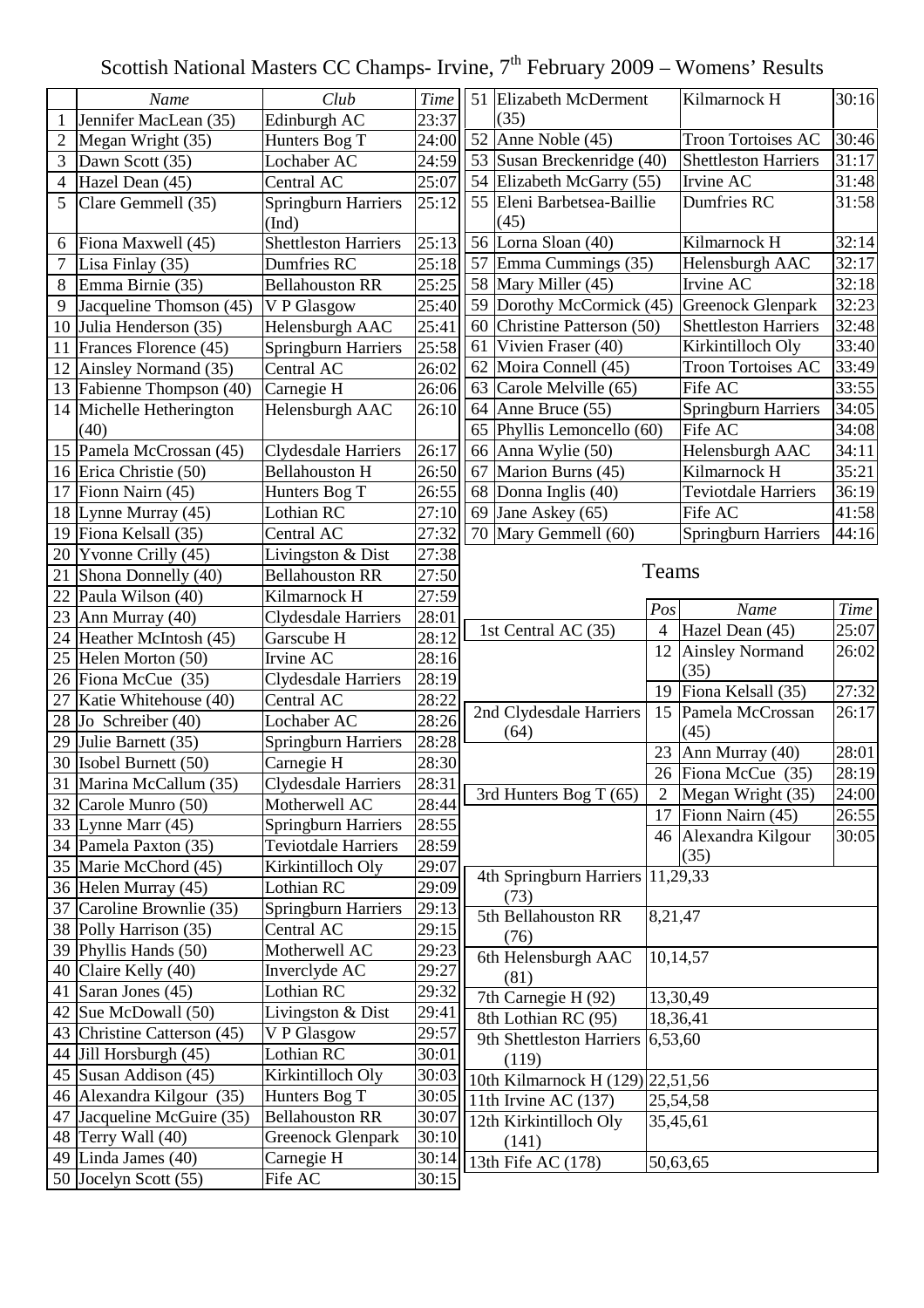## Scottish National Masters CC Champs- Irvine,  $7<sup>th</sup>$  February 2009 – Mens' Results

|                         | Name                       | Club                        | <b>Time</b> | $\overline{\mathbf{5}}$ |
|-------------------------|----------------------------|-----------------------------|-------------|-------------------------|
| $\mathbf{1}$            | Robert Quinn (40)          | Kilbarchan AAC              | 31:12       | $\overline{\mathbf{5}}$ |
| $\overline{2}$          | Stephen Wylie (35)         | <b>Ron Hill Cambus</b>      | 31:23       |                         |
| 3                       | Craig A McBurney (40)      | Hunters Bog T               | 32:04       | $\frac{5}{5}$           |
| $\overline{\mathbf{4}}$ | Andy Little (45)           | <b>Shettleston Harriers</b> | 32:09       |                         |
| 5                       | Colin Donnelly (45)        | <b>Ron Hill Cambus</b>      | 32:27       | 5                       |
| 6                       | Steven Cairns (40)         | Hunters Bog T               | 32:37       | 6                       |
| 7                       | David Rodgers (40)         | <b>Ron Hill Cambus</b>      | 32:51       | 6                       |
| 8                       | Kerry Liam Wilson (35)     | Ron Hill Cambus             | 33:05       | 6                       |
| 9                       | Jamie Reid (35)            | Ron Hill Cambus             | 33:31       | 6                       |
| 10                      | Ian Johnston (40)          | <b>Shettleston Harriers</b> | 33:34       | 6                       |
| 11                      | Roger Alsop (40)           | Edinburgh AC                | 33:39       | 6                       |
| 12                      | Alex Allardyce (35)        | Irvine AC                   | 33:46       | 6                       |
| 13                      | Martin Ferguson (40)       | Edinburgh AC                | 33:51       | 6                       |
|                         | 14 Ian Stewart (50)        | Carnegie H                  | 33:53       | 6                       |
| 15                      | Thomas Hearle (40)         | Kilbarchan AAC              | 33:57       | 6                       |
|                         | 16 David Knight (40)       | Perth Road Runners          | 34:04       | $\overline{7}$          |
| 17                      | Christopher Russell (35)   | Fife AC                     | 34:11       | $\overline{7}$          |
| 18                      | John Matheson (40)         | Metro Aberdeen              | 34:16       | $\overline{7}$          |
| 19                      | Paul Rogan (35)            | <b>Forres Harriers</b>      | 34:19       | $\overline{7}$          |
| 20                      | James Snodgrass (40)       | Kilbarchan AAC              | 34:21       | $\overline{7}$          |
| 21                      | Lewis Lawson (45)          | Carnegie H                  | 34:27       | $\overline{7}$          |
| 22                      | Lars Ottemoller (35)       | Edinburgh AC                | 34:40       | $\overline{7}$          |
|                         | 23 William Coyle (45)      | Shettleston Harriers        | 34:55       | $\overline{7}$          |
|                         | 24 David Watt (45)         | Calderglen H                | 34:56       | $\overline{7}$          |
|                         | 25 Andrew Ronald (40)      | Falkirk Victoria H          | 35:00       | $\overline{7}$          |
| 26                      | John McMillan (35)         | Kilbarchan AAC              | 35:01       | 8                       |
| 27                      | Michael McQuaid (45)       | Falkirk Victoria H          | 35:01       | 8                       |
| 28                      | Jeff Farquhar (50)         | Pitreavie AAC               | 35:01       | 8                       |
| 29                      | Chris Upson (45)           | Westerlands CCC             | 35:01       | 8                       |
| 30                      | Craig Grieve (35)          | <b>Teviotdale Harriers</b>  | 35:05       | 8                       |
| 31                      | Colin Miller (50)          | Irvine AC                   | 35:09       | 8                       |
| 32                      | Matthew Strachan (45)      | Dundee Hawkhill             | 35:17       | $\overline{8}$          |
|                         | 33 Denis Williams (45)     | <b>Shettleston Harriers</b> | 35:22       | 8                       |
|                         | 34 Allan Fotheringham (40) | Carnegie H                  | 35:23       | 8                       |
| 35                      | Damian McAuley (40)        | <b>Springburn Harriers</b>  | 35:28       | 8                       |
|                         | 36 Ian MacDougall (45)     | Kilbarchan AAC              | 35:29       | 9                       |
| 37                      | Frank Boyne (40)           | Aberdeen AAC                | 35:33       | 9                       |
| 38                      | Robert Goutcher (40)       | Ron Hill Cambus             | 35:34       | 9                       |
| 39                      | Grant Wilkie (40)          | Corstorphine AAC            | 35:39       | 9                       |
| 40                      | Donald Petrie (50)         | Kilbarchan AAC              | 35:41       | 9                       |
| 41                      | Raymond Jaffray (40)       | Teviotdale Harriers         | 35:43       | 9                       |
| 42                      | Tom Scott (55)             | Fife AC                     | 35:44       | 9                       |
| 43                      | Scott Martin (40)          | Kilmarnock H                | 35:44       | 9                       |
| 44                      | Martin Duthie (45)         | Calderglen H                | 35:55       | 9                       |
| 45                      | Will Manners (40)          | <b>Strathearn Harriers</b>  | 36:01       | 9                       |
| 46                      | Brian Craig (50)           | Irvine AC                   | 36:04       | $\frac{1}{2}$           |
| 47                      | Philip Williams (35)       | Central AC                  | 36:08       | $\frac{1}{2}$           |
| 48                      | Dougal Ross (35)           | <b>Bellahouston RR</b>      | 36:09       | 1 <sub>0</sub>          |
| 49                      | Alex Milne (40)            | Central AC                  | 36:18       | $\frac{1}{2}$           |
| 50                      | Jonathan Dale (40)         | Dumfries RC                 | 36:22       | $\frac{1}{2}$           |
| 51                      | Douglas Cowie (55)         | <b>Forres Harriers</b>      | 36:25       | 1 <sub>0</sub>          |
| 52                      | David Riach (40)           | Westerlands CCC             | 36:34       | $\frac{1}{2}$           |
| 53                      | Connell Drummond (35)      | Kilmarnock H                | 36:39       | 1 <sub>0</sub>          |
|                         |                            |                             |             |                         |

| 54 | Graeme Fletcher (45)     | Corstorphine AAC            | 36:44 |
|----|--------------------------|-----------------------------|-------|
| 55 | Douglas Connery (40)     | Irvine AC                   | 36:49 |
| 56 | Stephen Mason (40)       | Dundee Hawkhill             | 36:51 |
| 57 | Ian Berryman (50)        | Irvine AC                   | 36:52 |
| 58 | Steve Laing (50)         | Central AC                  | 36:52 |
| 59 | Mike Harvey (45)         | Carnegie H                  | 36:53 |
| 60 | Bill Maxwell (50)        | <b>Shettleston Harriers</b> | 37:06 |
| 61 | Alan Derrick (40)        | Calderglen H                | 37:18 |
| 62 | Robert Wilson (55)       | <b>Greenock Glenpark</b>    | 37:19 |
| 63 | Stephen Cowper (40)      | <b>Milburn Harriers</b>     | 37:20 |
| 64 | Brian Cook (45)          | Dundee Hawkhill             | 37:23 |
| 65 | Gerard Montgomery (50)   | <b>Clydesdale Harriers</b>  | 37:24 |
| 66 | Colin Feechan (50)       | Ron Hill Cambus             | 37:30 |
| 67 | Euan Mackay (45)         | Garscube H                  | 37:31 |
| 68 | John Oates (45)          | <b>Shettleston Harriers</b> | 37:34 |
| 69 | Graeme Haddow (45)       | East Kilbride AAC           | 37:35 |
| 70 | David W Dickson (50)     | Garscube H                  | 37:48 |
| 71 | David Jamieson (40)      | <b>Shettleston Harriers</b> | 37:54 |
| 72 | Derek Phillips (45)      | Perth Road Runners          | 37:59 |
| 73 | Leslie Hill (50)         | Dumfries RC                 | 38:00 |
| 74 | Ian Johnston (50)        | Carnegie H                  | 38:01 |
| 75 | Gary Dick (40)           | <b>Clydesdale Harriers</b>  | 38:01 |
| 76 | Peter Simpson (45)       | Carnegie H                  | 38:05 |
| 77 | John Duffy (40)          | <b>Shettleston Harriers</b> | 38:07 |
| 78 | Liam McCabe (45)         | Central AC                  | 38:11 |
| 79 | Peter Carton (55)        | <b>Shettleston Harriers</b> | 38:20 |
| 80 | Steven Hards (45)        | Kilbarchan AAC              | 38:21 |
| 81 | Daniel Reid (50)         | <b>Westerlands CCC</b>      | 38:30 |
| 82 | Stephen Ferguson (50)    | <b>Perth Road Runners</b>   | 38:44 |
| 83 | George Mitchell (60)     | <b>Inverness H</b>          | 38:50 |
| 84 | Erwin Losekoot (40)      | Helensburgh AAC             | 38:57 |
| 85 | Frank Yeoman (60)        | <b>Dumbarton AAC</b>        | 39:03 |
| 86 | John Martin (50)         | Falkirk Victoria H          | 39:07 |
| 87 | Andrew Birnie (40)       | <b>Bellahouston RR</b>      | 39:14 |
| 88 | Martin Caldwell (55)     | Corstorphine AAC            | 39:15 |
| 89 | David J. Condra (45)     | East Kilbride AAC           | 39:22 |
| 90 | Alan Inglis (40)         | <b>Teviotdale Harriers</b>  | 39:31 |
| 91 | Alan Brydon (35)         | Kilmarnock H                | 39:32 |
| 92 | Philip Tipping (40)      | <b>Strathearn Harriers</b>  | 39:33 |
| 93 | Archibald Duncan (60)    | Pitreavie AAC               | 39:36 |
| 94 | David Mewse (55)         | Kilbarchan AAC              | 39:39 |
| 95 | Alister Biggar (35)      | Teviotdale Harriers         | 39:43 |
| 96 | Ralph Riach (45)         | East Kilbride AAC           | 39:44 |
| 97 | Athole Smith (45)        | Garscube H                  | 39:52 |
| 98 | Andrew James (40)        | Carnegie H                  | 39:56 |
| 99 | Stuart Kerr (50)         | Dundee Hawkhill             | 39:59 |
|    | 100 Harald Bartl (50)    | Kilmarnock H                | 40:03 |
|    | 101 Gordon Colvin $(45)$ | East Kilbride AAC           | 40:08 |
|    | $102$ Ian Beattie (40)   | <b>Strathearn Harriers</b>  | 40:13 |
|    | 103 Robert Young (40)    | <b>Springburn Harriers</b>  | 40:21 |
|    | 104 Robert Shaw (50)     | Inverclyde AC               | 40:24 |
|    | 105 James Rowley (60)    | Law & District              | 40:32 |
|    | 106 Andrew Rennie (55)   | Irvine AC                   | 40:36 |
|    | 107 James Sneddon (40)   | Irvine AC                   | 40:54 |
|    |                          |                             |       |